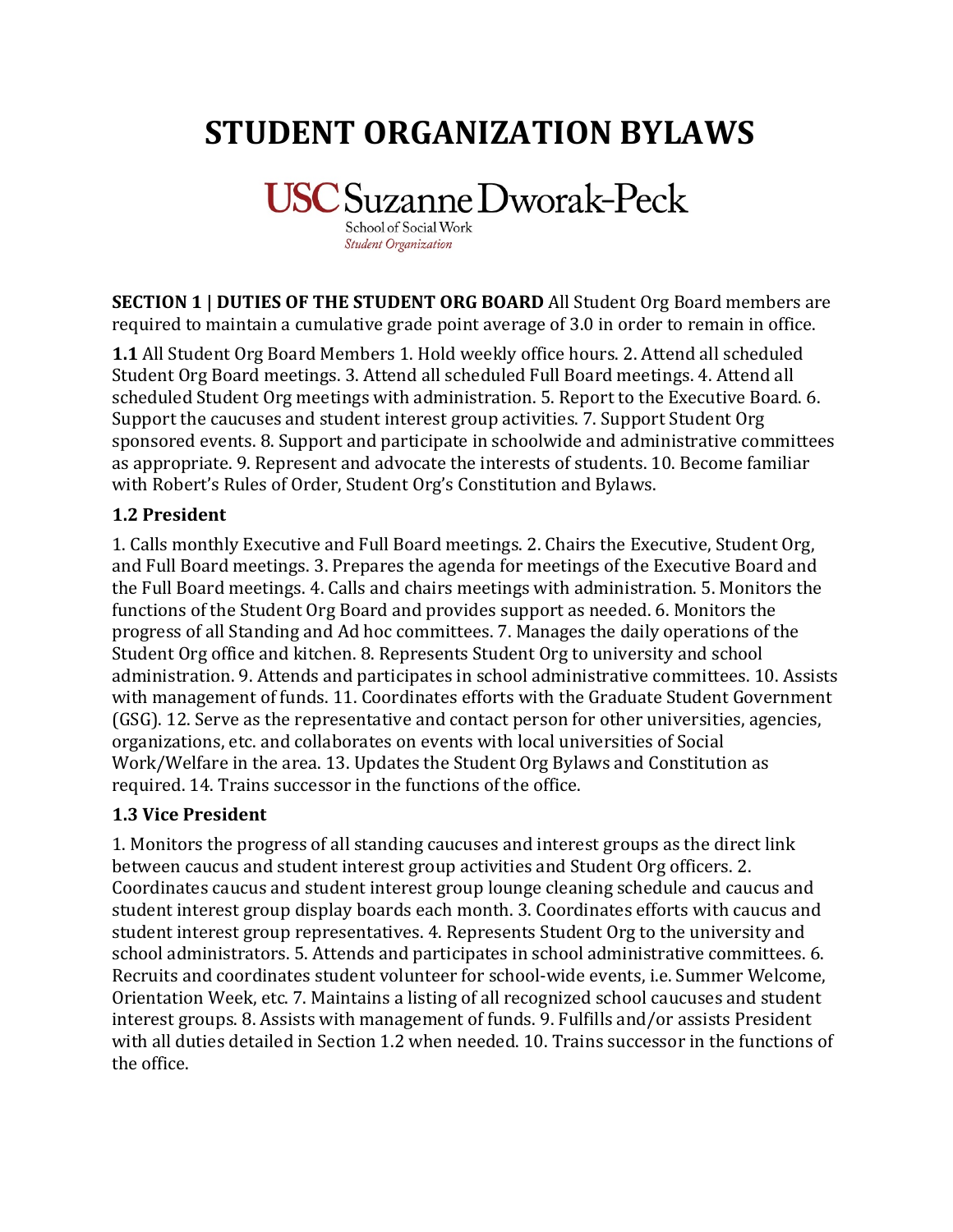#### **1.4 Treasurer**

1. Supervises preparation of annual Student Org budget. 2. Distributes funds to school caucuses and student interest groups as available. 3. Monitors the use of Student Org funds. 4. Summarizes the previous month's disbursements and receipts at each regular meeting of the Full Board, Executive Board and the Student Org meetings with administration. 5. Assists school caucuses and student interest groups in recognition process. 6. Evaluates and approves all budgetary reports from the executive board, caucuses and student interest groups. 7. Assists the Vice President in maintaining a listing of all recognized school caucuses and student groups. 8. Represents Student Org to the school administrators. 9. Trains successor in the functions of the office.

## **1.5 Secretary**

1. Manages the Student Org website, Facebook site, newsletter, calendar and email account. 2. Compiles minutes of Executive and Full Board Meetings, meetings with administration, and other meetings where minutes are requested. 3. Assists President with reports, administrative letters, press releases, etc. 4. Responsible for responding to emails sent to the Student Org account. 5. Maintains attendance record of caucuses and student groups at all Full Board meetings. 6. Reports any caucuses and student interest groups in bad standing to the President, Vice President, Treasurer, and Student Org advisor. 7. Represents Student Org to administrators. 8. Trains successor in the functions of the office.

## **1.6 Community Service Chairperson**

1. Plans and coordinates ongoing School of Social Work community service events. 2. Creates new community service opportunities utilizing the diverse expertise of the school. 3. Coordinates and recruits volunteers for school community service events. 4. Executes Community Service projects requested by the Dean. 5. Calls Trojans in the Community Committee meetings. 6. Chairs the Trojans in the Community Committee meetings. 7. Prepares the agenda for meetings of the Trojans in the Community Committee. 8. Serves as liaison to the USC Volunteer Center and USC Civic and Community Relations (CCR) Office. 9. Facilitates communications between caucuses, student interest groups, and Student Org to plan joint community service events. 10. Coordinates with the executive board to advertise community service events. 11. Coordinates efforts with the GSG representative(s) to promote interuniversity (joint) programming. 12. Represents Student Org to the school administrators. 13. Trains successor in the functions of the office.

## **1.7 Social Chairperson**

1. Plans and coordinates ongoing school social/networking events. 2. Creates and promotes new networking opportunities between the school and other graduate schools at USC and local community organizations/initiatives. 3. Coordinates efforts with GSG representative(s) and the Community Service Chairperson(s) to promote interuniversity (joint) programming. 4. Publicizes social events, including use of social media (i.e. Facebook, IG accounts) 5. Facilitates communication between caucuses, student interest groups, and Student Org to plan joint social events. 6. Assists with managing of Student Org email account. 7. Represents the Student Org to the school administrators. 8. Represents the school to other graduate schools at USC. 9. Keeps track of social events and presents them at the Executive, Full Board, and the Student Org meetings with administration. 10.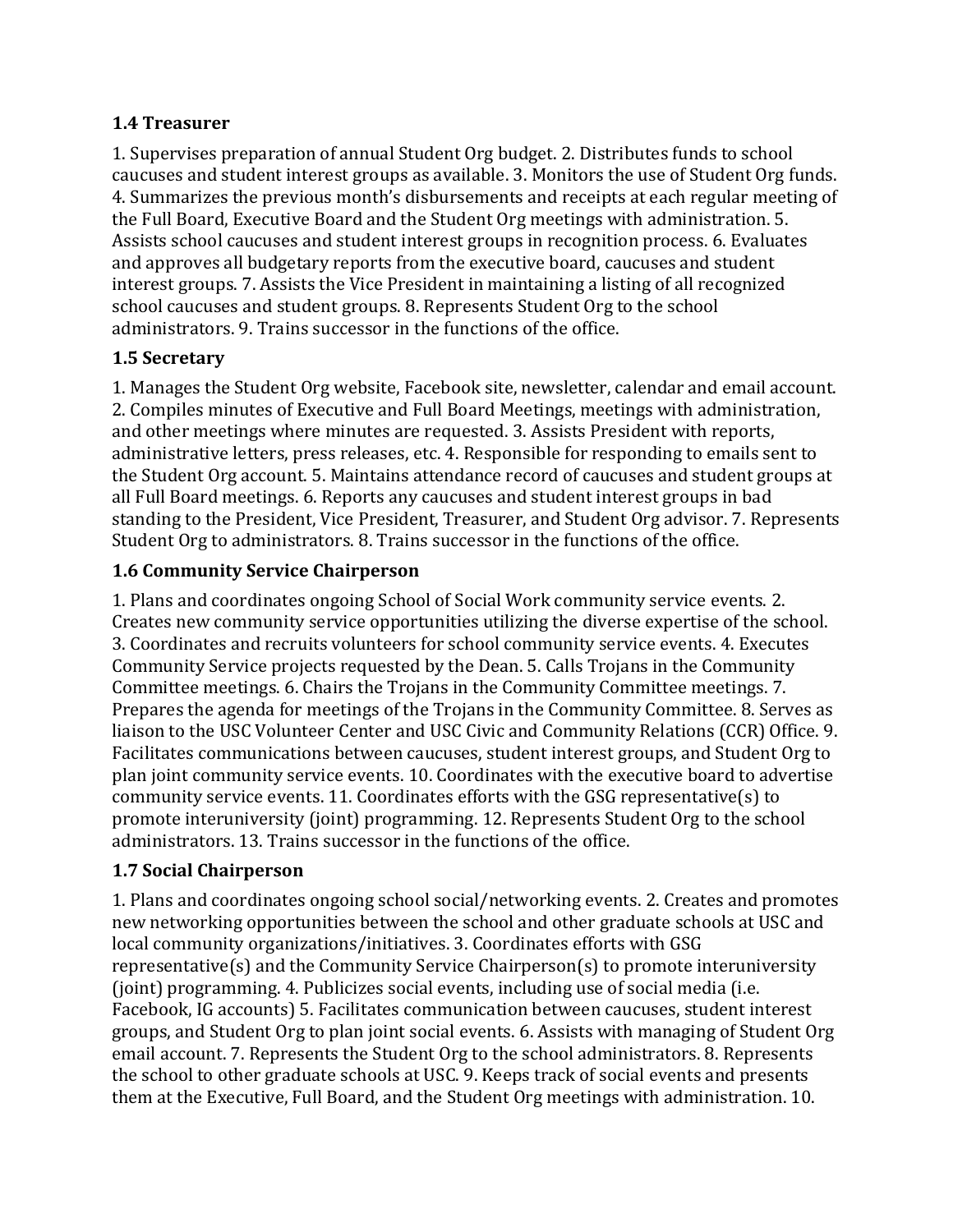Coordinates closely with the Student Org Treasurer in monitoring the use of funds designated for social/networking event purposes. 11. Coordinates and promotes programs and activities for Social Work Month in March. 12. Trains successor in the function of the office.

# **1.8 Elections/Recruitment Chairperson**

1. Acts as Parliamentarian for all Executive and Full Board meetings according to Robert's Rules of Order.

2. Coordinates Full Board election during the spring semester and during fall Semester for the first year GSG Representative and any additional open positions. 3. Conducts the Executive Board elections when deemed appropriate by the Elections and Recruitment Chair and the Student Org advisor. 4. Recruits for the Student Org Standing and Ad Hoc Committees with the President. 5. Communicates on a regular basis with all students serving on committees. 6. Coordinates feedback and reports on committee actions at the Executive, Full Board meetings and meetings with administration. 7. Represents Student Org to the school administration. 8. Trains successors in the functions of the office.

# **1.9 GSG Representatives**

1. Serves as the Student Org representative and liaison to GSG. 2. Represents the concerns of the school at the GSG Full Board meetings, when deemed appropriate and/or necessary. 3. Completes press releases as appropriate on Student Org activities. 4. Coordinates publicity efforts with other Executive Board members on upcoming events. 5. Serves on a committee for GSG. 6. Updates the Executive Board on university news, events and pertinent information. 7. Represents Student Org to the school administration. 8. Represents the school with the other graduate schools at USC. 9. Trains successor in the functions of the office. 10. Maintain ongoing communication with GSG liaison (s) (selected individuals to act as GSG Senators).

# **1.10 Graduation Chairperson**

1. Acts as liaison between Student Org and the Director of Events for the school. 2. Calls Graduation Committee meetings. 3. Chairs the Graduation Committee meetings. 4. Prepares the agenda for meetings of the Graduation Committee. 5. Reports to the Full Board, Executive Board, and administration on the status of the Graduation Committee's objectives. 6. Coordinates selection of Jane Addams Faculty member of the year. 7. Facilitates communication between caucuses, student interest groups, student body, and Student Org to generate input on plans for graduation celebration. 8. Coordinates closely with the Student Org Treasurer in monitoring the use of funds designated for graduation celebration purposes. 9. Appoints Graduation subcommittees' chairs, finance chair and secretary. 10. Represents Student Org to school administration. 11. Trains successor in the functions of the office.

# **1.11 Masters in Science Nursing Representative**

1. Serves as the representative and liaison for the MSN Program. 2. Distributes and disseminates all pertinent Student Org, GSG, and graduate student news/information to MSN students. 3. Represents the concerns of the MSN students to the Executive, Full Board, administration and the Director of the MSN Program. 4. Participates in all appropriate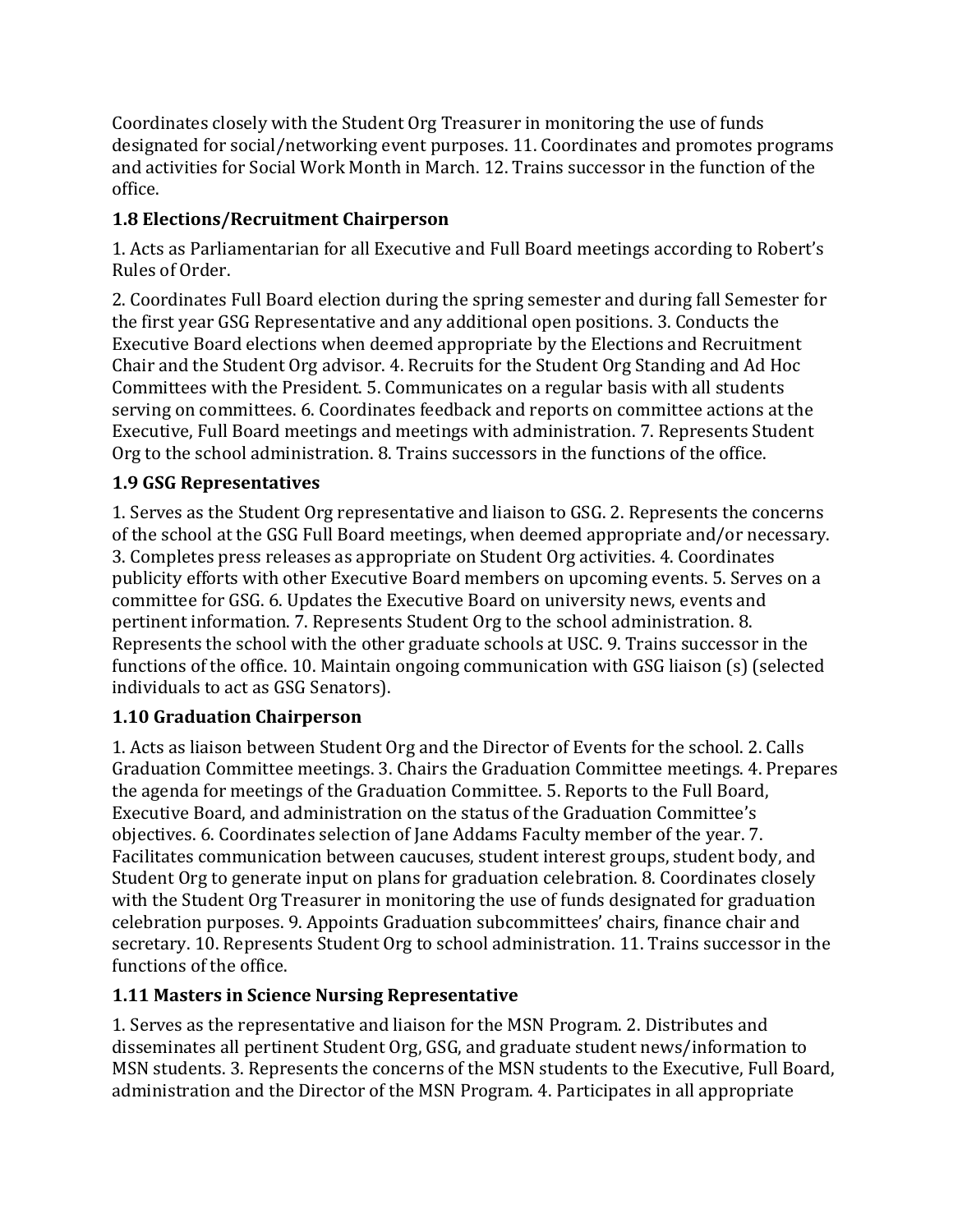committees. 5. Coordinates MSN student communication efforts with the Executive Board. 6. Represents Student Org to the school administrators. 7. Plans, markets, and promotes caucus, student interest group, and Student Org sponsored events to MSN students. 8. Conducts office hours for MSN students (if able).9. Recruits MSN representatives for caucuses and student interest groups to act as the liaison for the MSN Program. 10. Plans and coordinates the MSN focused meetings with administration. 11. Trains their successor in the functions of the office.

## **1.12 Virtual Academic Center Representatives**

1. Serves as the representative and liaison for the Virtual Academic Center and its caucuses, student interest groups and organizations. 2. Distributes and disseminates all pertinent Student Org, GSG, and graduate student news/information to Virtual Academic Center regional representatives. 3. Represents the concerns of the Virtual students to the Executive, Full Board, and school administration. 4. Participates in all appropriate committees within the Virtual Academic Center. 5. Coordinates election and recruitment efforts at the Virtual Academic Center with the Elections and Recruitment Chair. 6. Coordinates communication efforts with the Executive Board. 7. Plans, markets, and promotes caucus, student interest group, and Student Org sponsored events within the Virtual Academic Center. 8. Trains their successors in the functions of the office.

## **1.13 VAC Communication Representative**

1. This VAC Communication Representative is responsible for physically attending every Student Org, Full Board, school administration meetings, and school events. 2. Responsible for connecting with the VAC representatives and bridging their concerns to the Executive board. 3. The VAC Communication Representative must be attentive and updated on our fast growing technology and connecting members to Zoom. 4.The VAC Communication Representative must live in greater Los Angeles area, but does not represent the region. 5.Coordinates communication efforts with the Executive Board. 6.Trains their successors in the functions of the office.

# **SECTION 2 | POSSIBLE STANDING COMMITTEES**

The following are possible standing committees, in which USC School of Social Work students may partake in, if the committee should be active: (1) Student Org committees (2) GSG committees (3) School committees and (4) Ad Hoc Committees.

# **STUDENT ORG STANDING COMMITTEES**

**2.1** Lobby Days Committee: Charge: Assists the Lobby Days Committee chairperson by sitting on one of the three sub committees to this committee: 1) Logistics SubCommittee 2) Rally SubCommittee 3) Legislative SubCommittee 4) Social event SubCommittee.

**2.2** Graduation Committee: Charge: Assists the Graduation Committee chairperson by sitting on one of the three sub committees to this committee: 1) Commencement Sub-Committee 2) Graduation Celebration Sub Committee, and 3) Fundraising.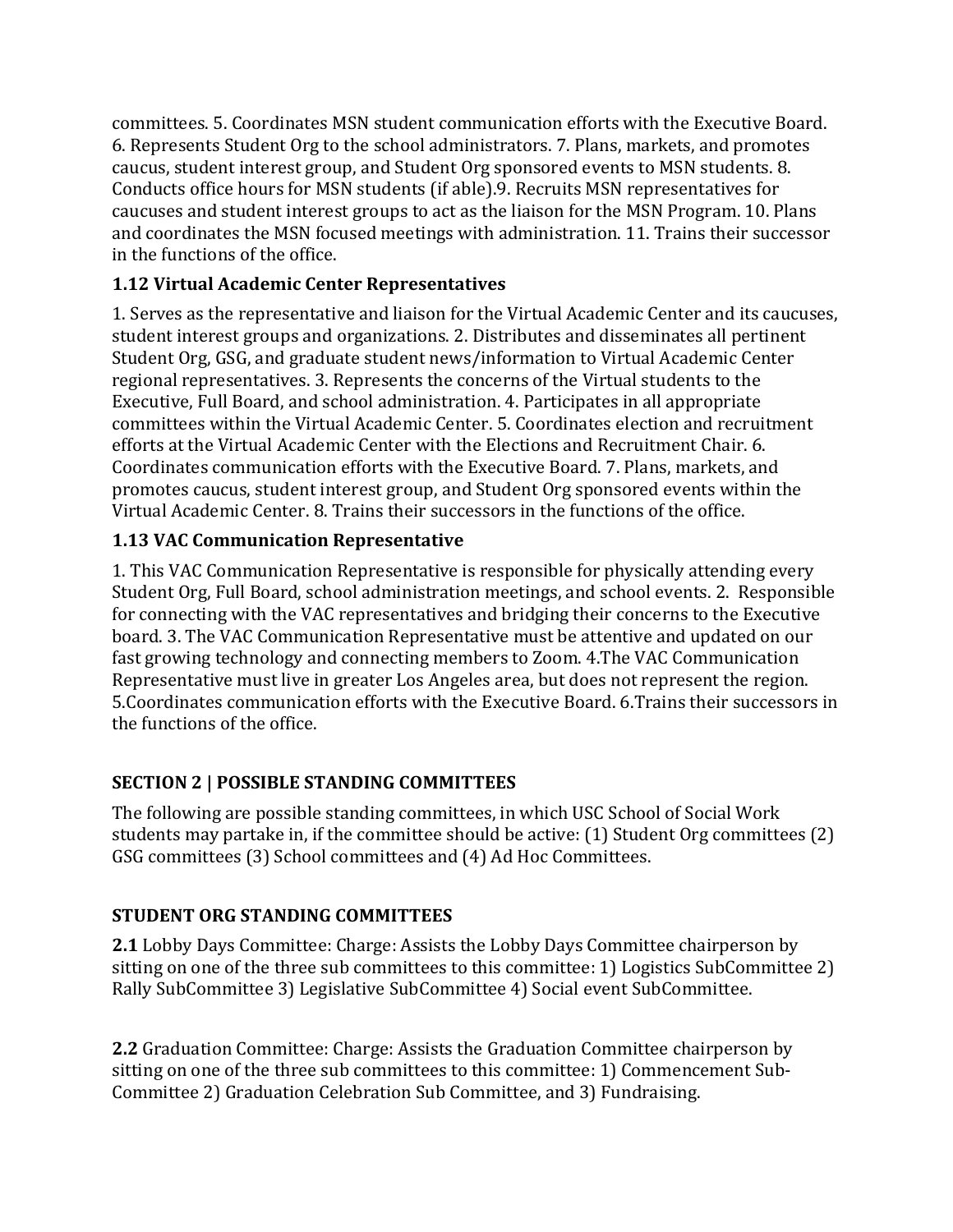**2.3** Trojan in the Community Committee: Charge: Assists the Community Service chairperson in organizing school sponsored events that promote the school's outreach to Los Angeles and larger university.

**2.4** Social Work Month Committee: Charge: Assists the Community Service Chairperson in organizing a school sponsored event(s) that promote Social Work Month held every year in March.

**2.5** Homecoming Committee: Charge: Assists the Social Work Alumni Association and Student Org in organizing the annual School of Social Work Homecoming Tailgate.

# **GRADUATE STUDENT GOVERNMENT (GSG) STANDING COMMITTEES**

**2.10** Academic Affairs Committee: Charge: Advocates on behalf of graduate students and offers exciting academic programming.

**2.11** Alumni Relations Committee: Charge: Provides opportunities for graduate and professional students to meet and interact with USC GSG Alumni that were formerly part of GSG in varying capacities. The Committee is responsible for maintaining the GSG alumni database and planning events that would encourage GSG alumni to participate and interact with current GSG constituents.

**2.12** Campus Safety Committee: Charge: Offers recommendations to enhance all aspects of the campus safety climate for the benefit of graduate and professional students in cooperation with the Department of Public Safety (DPS). The committee will also act in an advisory capacity for GSG on related matters. The committee also liaises with administration.

**2.13** Finance Committee: Charge: Maintains financial records and statistics on GSG spending, and prepares the annual report. The responsibilities of this committee include, but are not limited to, making recommendations on finance requests and the development of activities on the part of GSG recognized graduate and professional student organizations and planning the following academic year's budget.

**2.14** Committee for Gender Equity: Charge: Addresses the concerns of women and men in the graduate and professional schools . They serve as the voice of graduate and professional women at USC by working with administration to change policies affecting women and to discuss and publicize issues surrounding women. The responsibilities of this committee include, but are not limited to, motherhood and its relation to graduate life and students' impending careers, prevention of violence against women, family leave, and discrimination/prejudice from the academic community.

**2.15** Graduate Programming Committee: Charge: Plans social and community service events that benefit the constituents of GSG. The responsibilities of this committee include, but are not limited to, helping create and facilitate the GSG programming chairs with their events and acting in an advisory capacity for graduate students putting on conferences, symposia, social events, and community service events.

**2.16** Graduate Students of Color Network: Charge: Serves as a "safe space" where graduate students of color can openly discuss issues that are of particular concern to them. The responsibilities of this committee include, but are not limited to, building and sustaining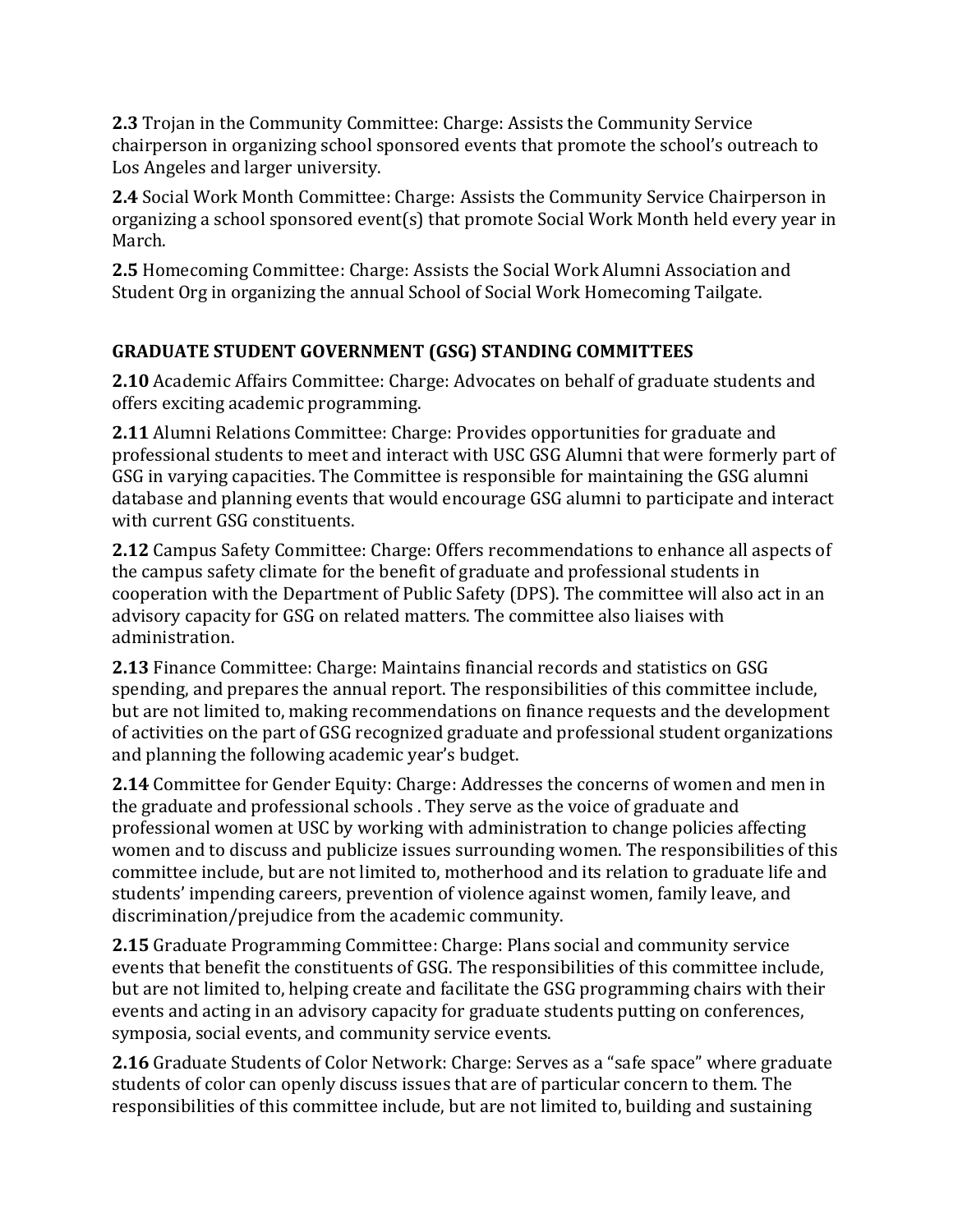community among graduate students and faculty of color, encouraging the building of coalitions with USC's surrounding communities, and encouraging graduate student of color participation in departmental, college-based, and university wide organizations, activities, and events.

**2.17** Health Sciences Campus Concerns Committee: Charge: Supports the Health Sciences Campus student body through programming, advocacy, advocacy, and ensuring HSC access to student resources.

**2.18** International Scholars Committee: Charge: Offers recommendations to enhance all aspects of the academic experience for international students and acts in an advisory capacity to GSG on related matters. The responsibilities of this committee include, but are not limited to, planning programs to promote interaction between international students and familiarizing them with USC and Los Angeles and advocating for University change on behalf of international students.

**2.19** Judiciary Committee: Charge: Interprets the GSG Constitution, Senate Bylaws, election procedures, or other rules and regulations including constitutionality of legislation. Members of this committee consist of the GSG Election and Recruitment Chair, as well as graduate and professional student senate volunteers.

**2.20** Publicity and Recruitment Committee: Charge: Seeks out new ways to enhance the publicity and recruiting efforts of GSG. This includes attending events and networking with fellow graduate and professional students, as well as assisting in awareness and recruitment activities.

**2.21** The Student Life Committee: Charge: Deals with many issues of concern to graduate students including housing, hospitality, parking, recreational sports, student health and mental health/counseling. The goal of the committee is to provide improvement in student life for graduate students on all of USC's campuses. The committee works on a variety of issues and aims to create plans for improvement and present these plans to administrators.

## **SCHOOL STANDING COMMITTEES**

**2.31** Diversity Committee: Reviews diversity content in current curriculum and advises CPRC on needed changes in specific courses; reviews and assists with development of expanded bibliographies for faculty and students to use in the area of diversity; identifies methods of continuously promoting an open classroom climate to support diverse perspectives. (Note: Charge subject to revision based on faculty discussion and action.)

**2.32** DEPARTMENTAL COMMITTEES students may be eligible to serve as student representative on department committees. Student Organization may appoint students as the student representatives; however, this will be contingent upon the approval of the committee's faculty chair.

# **AD HOC COMMITTEES**

**2.41** Ad Hoc Committees dealing with a particular issue, subject, or program, may be created by the Executive Board. These committees may serve for a semester or year, or become a Student Org Standing Committee.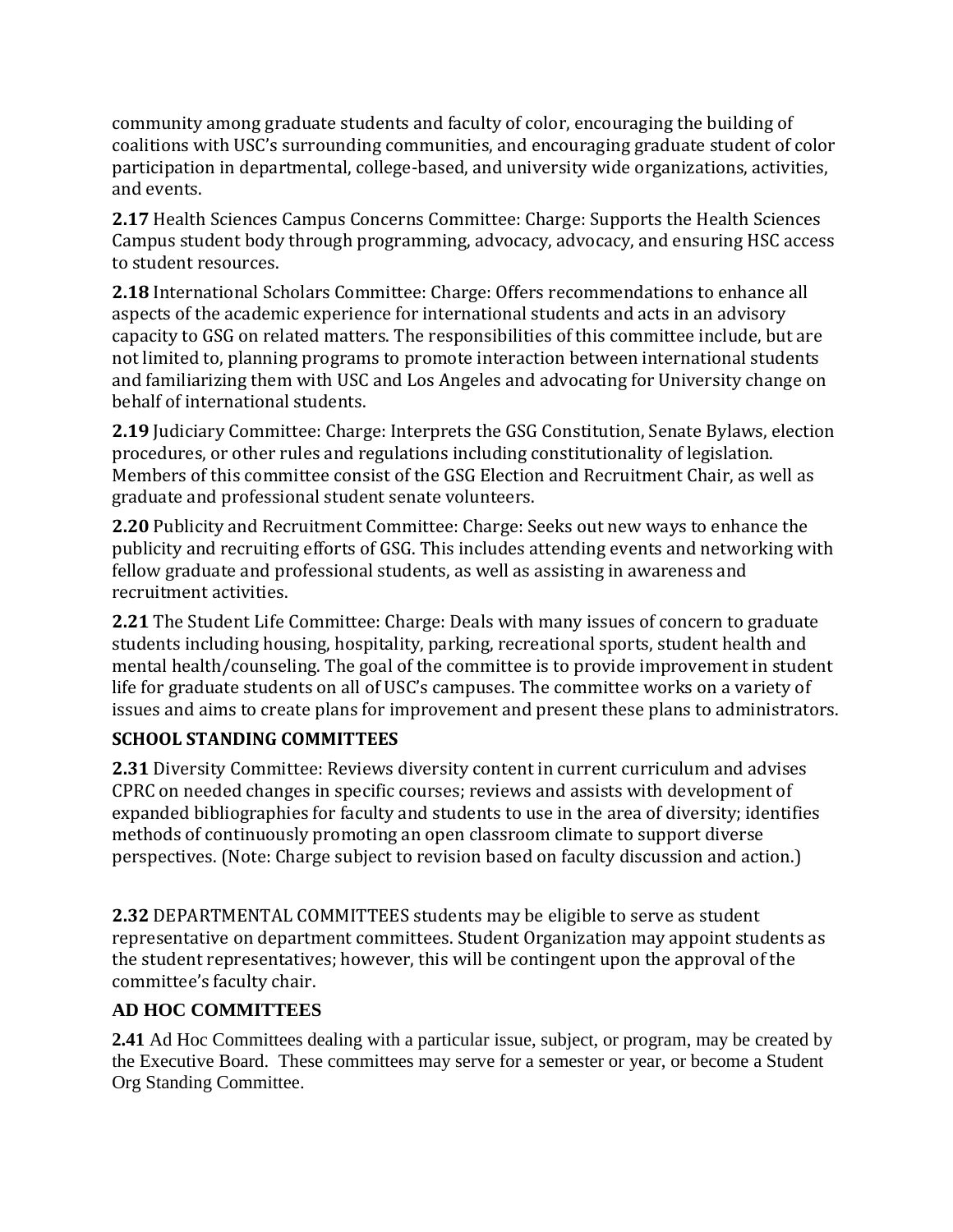## **SECTION 3 | STUDENT ORG FINANCES**

**3.1** Funding of Student Org will primarily be funded from the GSG Graduate Programming Fee collected from graduate and professional students.

**3.2** Account Management: A percentage of the funds received from GSG will be distributed to officially recognized caucuses and interest groups. Each caucus' and student interest group's treasurer will be responsible for maintaining funds received by GSG and will work closely with the Student Org Treasurer in managing said account.

**3.3** All GSG funds appropriated to caucuses or interest groups must be requested by March 31st of each academic year. After such deadline, the unused funds will revert back to the overall GSG fund controlled by Student Organization. This date is subject to change upon approval of GSG.

**3.4** Employee Identification Number: The USC Suzanne Dworak-Peck School of Social Work Student Organization employee identification number (EIN) is 263609351 and shall operate as an Unincorporated Nonprofit Association.

## **SECTION 4 | ATTENDANCE POLICIES**

## **4.1** Full Board Member Obligation

1. The Executive Board is empowered to withhold the funds of recognized caucuses and student interest groups that fail to attend two Full Board meetings. If an organization fails to attend a second (or more) Full Board meeting in a given academic year, their funds will be withheld until such organization attends a Full Board meeting.

2. The Student Org Treasurer shall issue a warning to any organization that misses a Full Board meeting, stating that their funds shall be withheld if they miss a second Full Board meeting.

3. Full Board representatives must designate a proxy to attend Full Board and committee meetings in the event the regular representative(s) is unable to attend or utilize an available technological communication mode, i.e. teleconferencing and/or videoconferencing.

## **SECTION 5 | FULL BOARD DUTIES AND RESPONSIBILITIES**

**5.1** Full Board Duties and Responsibilities: Each caucus and student interest group representative to Student Org is obliged to undertake the following duties and responsibilities: 1. Attends all Full Board meetings. 2. Obtains an electronic mail address from university computing services. 3. Disseminates with due diligence all communications between Student Org and your caucus or student group. 4. Acts as a liaison between caucus or student group and Student Org 5. Actively pursues the interests of caucus or student interest group. 6. Knows constituents and is accessible to them. 7. Knows the Student Org Constitution and Bylaws. 8. Submits caucus or student interest group's most current copy of the Constitution and Bylaws to the Student Org Treasurer at the beginning of the Recognition Process. 9. Submits caucus or student interest group's budget at the beginning of the fall and spring semesters, or when deemed necessary by the Student Org Treasurer.